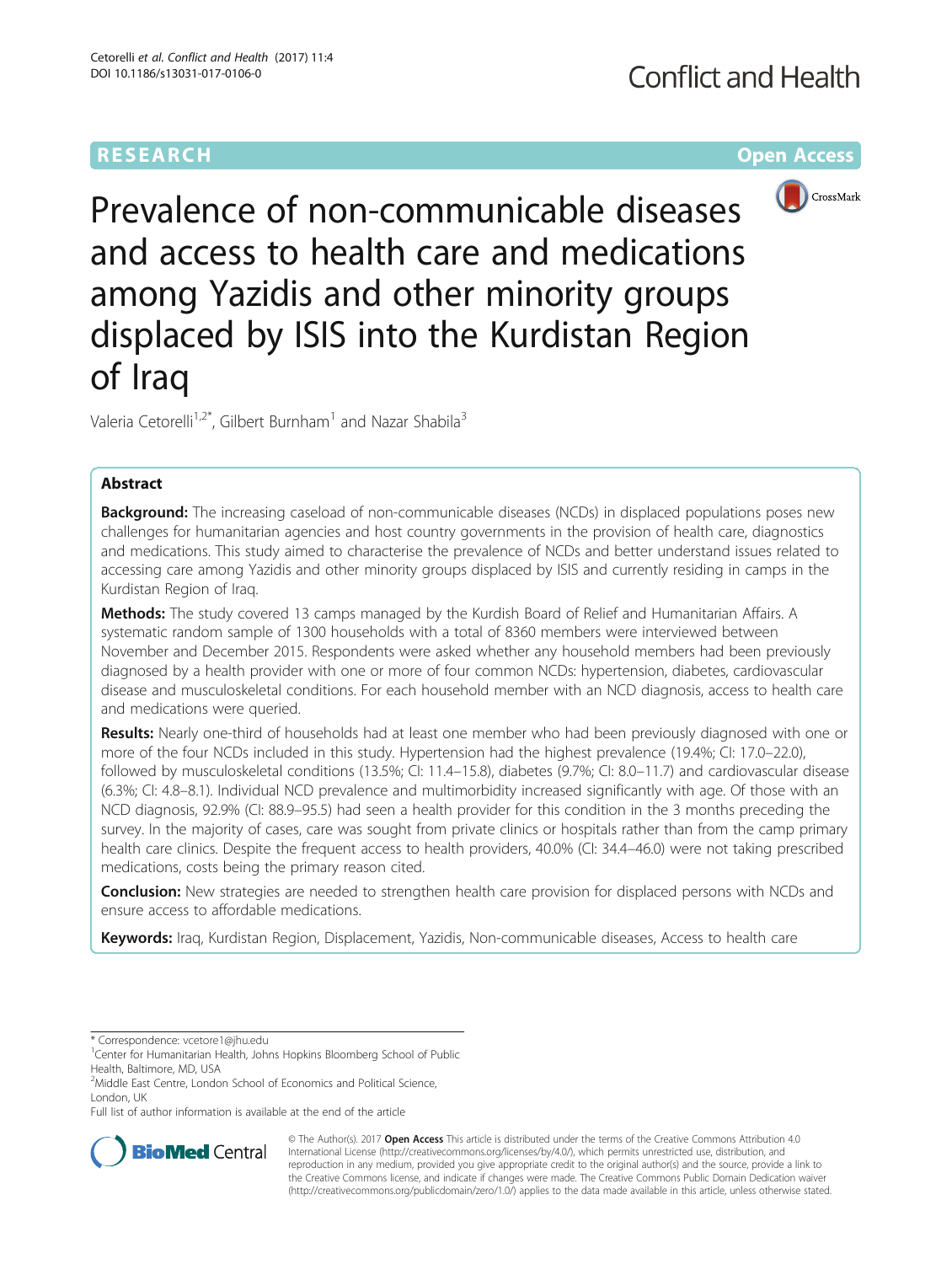# Background

Health care for displaced populations has traditionally focused on maternal and child care and treatment of communicable diseases [\[1](#page-6-0)]. While these traditional health priorities remain relevant, demographic and lifestyle changes are increasing the burden of noncommunicable diseases (NCDs) in populations worldwide. This epidemiological shift poses new challenges for humanitarian agencies and host country governments. NCDs require more complex diagnostic and management capacity than many common communicable diseases. In the absence of regular care and access to medications, NCDs may result in complications requiring costly specialised care and have the potential to seriously compromise both quality of life and life expectancy [[2, 3\]](#page-6-0). These required resources are often not available in health services for displaced populations.

During the summer of 2014, the so-called Islamic State of Iraq and Syria (ISIS) subjugated Nineveh governorate in Northern Iraq. Nineveh has historically been home to most of Iraq's minority groups, including Yazidis, Assyrian and Chaldean Christians, Sabaean-Mandaeans, Turkmen, Shabak and Kaka'i. As ISIS militants seized cities, towns and villages across the governorate, they systematically attacked civilians based on religious identities, committing mass atrocities and forcing about one million people to flee their homes [[4, 5](#page-6-0)]. Most members of targeted minorities sought refuge in the neighbouring Duhok governorate within the Kurdistan Region of Iraq, where they remain displaced in local communities or in camps.

To manage this large population influx, a Board of Relief and Humanitarian Affairs (BRHA) was established in January 2015 as a new governmental body within Duhok's governmental structure [\[6\]](#page-6-0). By the end of the year, BRHA managed 13 camps hosting approximately 200,000 internally displaced persons (IDPs) from Nineveh governorate, and two further camps were under construction [[7\]](#page-6-0). The vast majority of IDPs residing in BRHA camps are Yazidis. Originally from the area of Mount Sinjar in Nineveh governorate, the Yazidis have long been one of the most marginalised and impoverished communities in Iraq [\[8](#page-6-0)]. Considered "devil worshippers" by ISIS militants, they were singled out for particularly brutal treatment. Their displacement experience and limited preexisting ties with local communities in Kurdistan have made them especially vulnerable and reliant on humanitarian assistance [\[5](#page-6-0)].

Ensuring access to adequate health services is a persisting concern in BRHA camps. Each camp is equipped with a Primary Health Care Clinic (PHCC) staffed with doctors and medical auxiliaries. These provide preventive and basic curative services under the management of Duhok's Directorate of Health and partner NGOs. However, most PHCCs lack medical specialists and do not stock medications for NCDs [[6, 7](#page-6-0)]. This study aims to characterise the prevalence of NCDs among the displaced population residing in BRHA camps and better understand issues of health care access. With the humanitarian crisis continuing, data from a populationbased assessment can assist the Kurdistan Regional Government and partners provide efficient and effective care to persons with NCDs with limited resources.

# **Methods**

This study covered 13 BRHA camps –Bajed Kandala, Bardarash, Bersive, Chamisku, Dawdiya, Essian, Garmawa, Karbato, Khanke, Mamilian, Rwanga, Shariya and Sheikhan– hosting Yazidis and other groups displaced by the ISIS expansion in Nineveh governorate during the summer of 2014. Maps were available for all camps, and all shelters –tents or prefabricated caravans– within camps were numbered. A stratified systematic random sample of 100 households per camp was selected, yielding a total of 1300 households. For each camp, a sampling interval  $k$  was determined as the ratio of camp size to sample size. A random number from 1 to  $k$  was used to identified a starting household and every  $k^{\text{th}}$  household was selected thereafter.

The field team consisted of four pairs of local Yazidi interviewers –one male and one female– and one survey supervisor. The interviewers were given a 3-day training session concerning the questionnaire, sampling methods, data collection using tablets, interview techniques and basic principles of human subjects' protection. A pilot survey was conducted in October 2015 to finalise the questionnaire and provide the interviewers with the opportunity to practice interviews with the target population. Fieldwork took place in November and December 2015.

Interviews were conducted with the household head or a responsible adult in the household. Where possible, efforts were made to involve household adults other than the primary respondent in the interview if questions pertained to them, so as to improve the accuracy of response. The interviewers obtained verbal informed consent from all participants after reading a consent form outlining the purpose of the survey, its confidentiality and the voluntary nature of participation. If no suitable informant was present in the household, an attempt was made to revisit the household later on the same day. In case of non-contact or refusal to participate, the interviewers were instructed to conduct an interview with the household living in the next nearest tent or caravan. To protect the anonymity of respondents, no unique identifiers were recorded.

The questionnaire included a specific section on NCDs. Respondents were asked whether any household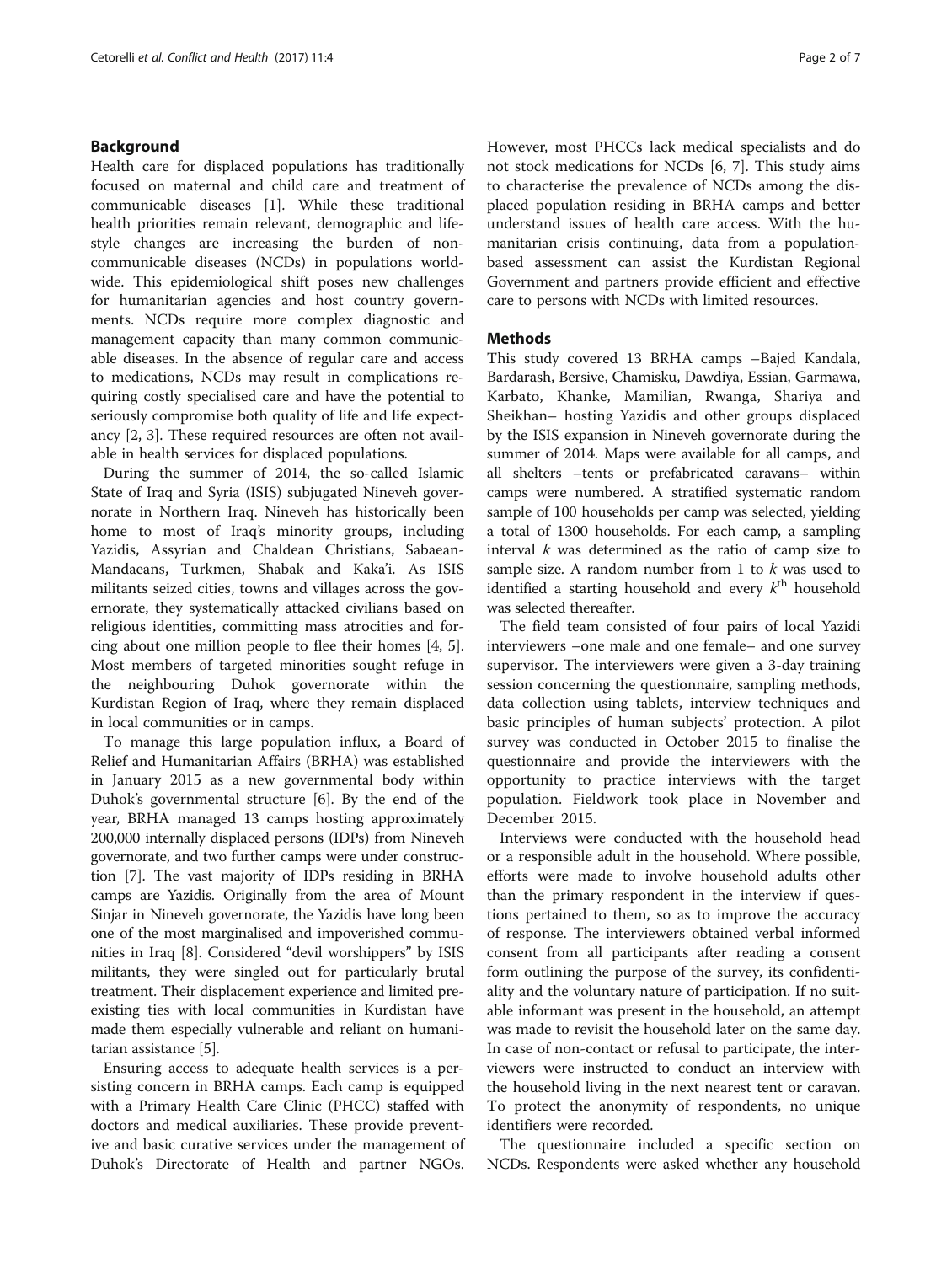members, including both children and adults, had been previously diagnosed by a health provider with one or more of the four most common NCDs in the region: hypertension, diabetes, cardiovascular disease and musculoskeletal conditions [[9](#page-6-0)–[11](#page-6-0)]. The health provider's diagnosis as reported by the person interviewed was recorded; no documentation was secured from a health facility to verify the diagnosed condition. For each household member reporting an NCD diagnosis, access to health care in the 3 months preceding the survey and use of prescribed medications were queried.

Data were collected with tablets using the Magpi platform (DataDyne LLC, Washington, DC). The analysis was performed using Stata 14 (College Station, Texas), adjusting for sampling design [\[12](#page-6-0)]. The prevalence of each of the four NCDs and the accompanying 95% confidence intervals were calculated at the household level and by age groups. Differences in prevalence were assessed using the chi-squared method. The data also allowed the prevalence of NCD multimorbidities to be identified. The percentage among those reporting an NCD diagnosis who had visited a health facility for the NCD condition in the 3 months preceding the survey and the percentage of those who were taking prescribed medications were computed. The odd ratios of taking medications by type of prescribing health facility were also estimated.

# Results

Of the 1300 selected households, 93 (7.2%) were replaced with households living in the next nearest shelter because a responsible adult was absent (6.5%) or refused to participate in the survey (0.7%). The interviewed households included a total of 8360 members (Table 1). All households had been displaced from their homes in Nineveh governorate during the ISIS attack, and 80.0% (CI: 77.9–81.9) were Yazidi. The mean household size was 6.9 (CI: 6.7–7.1). The proportion of males and females was 50.5% (CI: 49.5–51.5) and 49.5% (CI: 48.5–50.6) respectively; 42.9% (CI: 41.4–44.4) were children under 15 years of age (Fig. 1). There were 31.6% (CI: 28.7–34.6) of households which had at least one member who had been previously diagnosed with one or more of the four NCDs included in this study (Table [2](#page-3-0)). Hypertension was the most common (19.4%; CI: 17.0–22.0), followed by musculoskeletal conditions (13.5%; CI: 11.4–15.8), diabetes (9.7%; CI: 8.0–11.7) and cardiovascular disease (6.3%; CI: 4.8–8.1).

None of the four NCD diagnoses were reported among children or young adults, but their prevalence increased with age among both men and women ( $p < 0.001$ ). The most commonly diagnosed conditions among older adults were hypertension and musculoskeletal conditions.

Table 1 Sample characteristics

|                                             | Unweighted N |
|---------------------------------------------|--------------|
| Total individuals in surveyed households    | 8360         |
| $0 - 14$                                    | 3670         |
| $15 - 29$                                   | 2630         |
| $30 - 44$                                   | 1193         |
| $45 - 59$                                   | 550          |
| $60+$                                       | 309          |
| Individuals with one or more NCD diagnosis  | 460          |
| Hypertension                                | 228          |
| <b>Diabetes</b>                             | 137          |
| Cardiovascular disease                      | 76           |
| Musculoskeletal conditions                  | 184          |
| Seen a health provider in the last 3 months | 431          |
| Camp PHCC                                   | 152          |
| Hospital                                    | 128          |
| Private clinic                              | 151          |
| Taken medications as prescribed             | 295          |

Hypertension prevalence rose from 4.4% (CI: 3.2–5.9) among those aged 30–44 to 23.9% (CI: 19.8–28.5) among those aged 45–59, and reached 32.1% (CI: 26.3–38.4) among those aged 60 and above. Similarly, prevalence of musculoskeletal conditions was 4.2% (CI: 3.1–5.9) among those aged 30–44, rising to 12.3% (CI: 9.1–16.5) among those aged 45–59 and to 22.4% (CI: 16.6–29.6) among those aged 60 and over (Fig. [2](#page-3-0)).

The prevalence of NCD multimorbidity was high, with 38.5% (CI: 33.0–44.2) of individuals having two or more conditions. The most common co-morbid conditions were hypertension and diabetes. The likelihood of having two or more NCDs increased significantly with age  $(p < 0.001)$ : from 15.9% (CI: 9.6–25.3) among

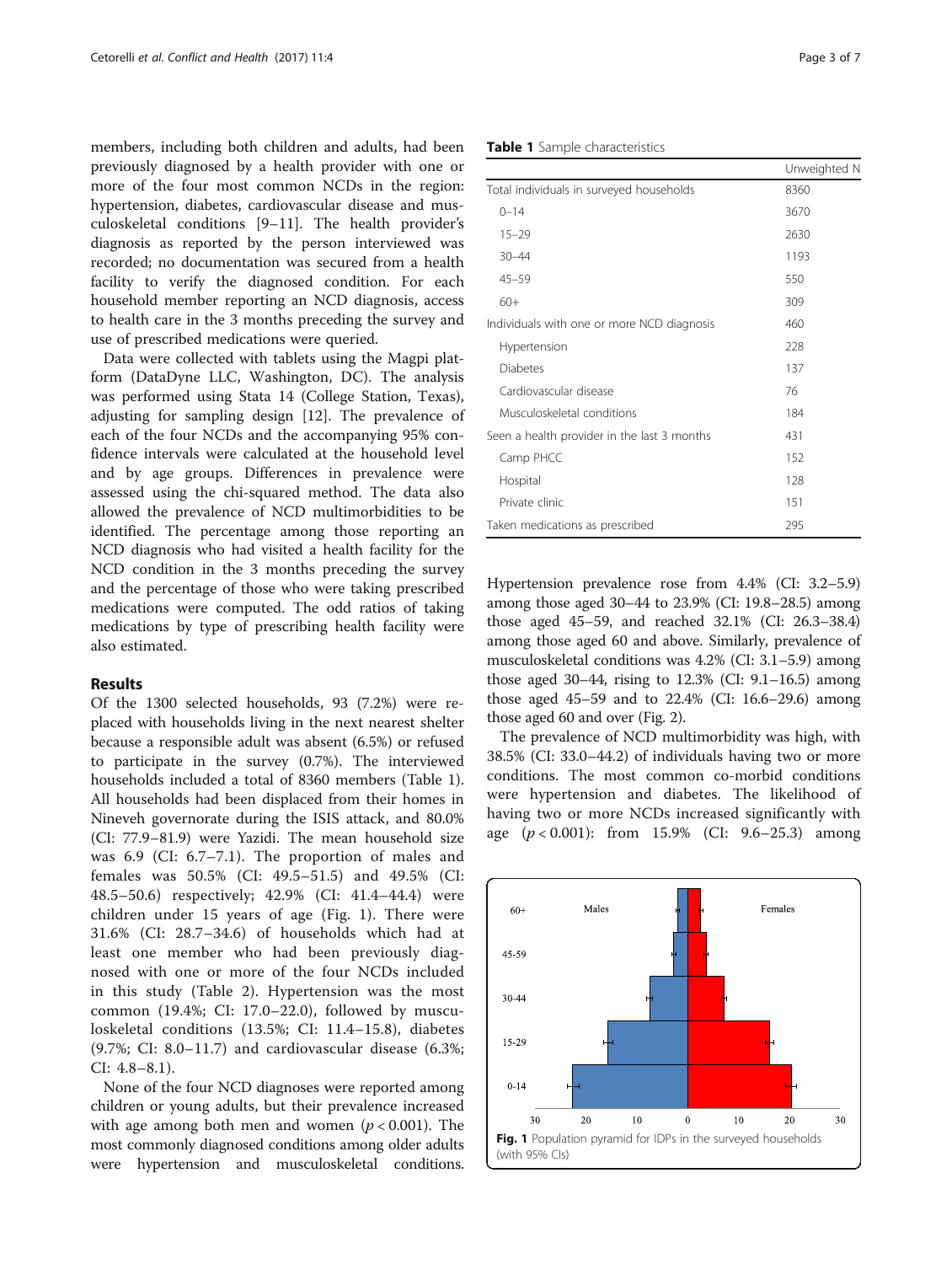<span id="page-3-0"></span>

|                                               | Hypertension<br>$%$ (CI) | <b>Diabetes</b><br>% $(Cl)$ | Cardiovascular disease<br>% (Cl) | Musculoskeletal conditions<br>$%$ (CI) |
|-----------------------------------------------|--------------------------|-----------------------------|----------------------------------|----------------------------------------|
| Households where any member(s) have condition | 19.4 (17.0-22.0)         | $9.7(8.0-11.7)$             | $6.3(4.8-8.1)$                   | 13.5 (11.4-15.8)                       |
| Prevalence by age-group                       |                          |                             |                                  |                                        |
| $0 - 14$                                      | $0.0(0.0-0.0)$           | $0.0(0.0-0.0)$              | $0.1(0.0-0.2)$                   | $0.1(0.0-0.4)$                         |
| $15 - 29$                                     | $0.2(0.1-0.5)$           | $0.2(0.0-0.5)$              | $0.0(0.0-0.0)$                   | $0.6(0.3-1.2)$                         |
| $30 - 44$                                     | $4.4(3.2-5.9)$           | $1.3(0.7-2.1)$              | $1.3(0.7-2.3)$                   | $4.2$ $(3.1-5.9)$                      |
| $45 - 59$                                     | 23.9 (19.8-28.5)         | $12.8(9.8-16.6)$            | $5.1(3.1-8.3)$                   | $12.3(9.1-16.5)$                       |
| $60+$                                         | $32.1 (26.3 - 38.4)$     | $16.5(12.2 - 21.8)$         | 13.6 (9.4-19.3)                  | 22.4 (16.6-29.6)                       |
| Seen a health provider in the last 3 months   | 97.1 (93.5–98.7)         | 97.9 (94.1-99.3)            | 94.7 (85.8-98.2)                 | 88.3 (80.3-93.4)                       |
| Type of facility                              |                          |                             |                                  |                                        |
| Camp PHCC                                     | 39.5 (33.0-46.4)         | 39.3 (29.9-49.7)            | $7.7(2.7-20.0)$                  | 31.5 (23.5-40.7)                       |
| Public Hospital                               | $29.1(23.1 - 35.9)$      | 29.5 (21.1-39.4)            | 38.5 (26.2-52.5)                 | 24.8 (17.7-33.4)                       |
| Private Clinic                                | 31.4 (25.2–39.3)         | 31.2 (22.6-41.4)            | 53.8 (39.8-67.2)                 | 43.8 (34.8–53.2)                       |
| Taking medication as prescribed               | $68.5(61.2 - 74.9)$      | $67.2$ $(56.8 - 76.1)$      | 59.1 (44.7-72.1)                 | 34.8 (26.7-44.0)                       |

those aged 30–44, to 42.4% (CI: 33.8–51.4) among those aged 45–59 and 55.8% (CI: 45.7–65.5) among those aged 60 and over. There was no significant difference between men and women in the likelihood of reporting NCD multimorbidity ( $p = 0.339$ ).

The reported access to health care was high for all conditions. Among persons with hypertension 97.1% (CI: 93.5–98.7) had seen a health provider for this condition in the 3 months preceding the survey. For diabetes it was 97.9% (CI: 94.1–99.3), and for cardiovascular disease it was 94.7% (CI: 85.8–98.2). The frequency of having seen a health provider in the past 3 months was significantly less among those with musculoskeletal conditions ( $p < 0.001$ ): 88.3% (CI: 80.3–93.4) (Fig. [3\)](#page-4-0). For all four NCDs, the majority of patients sought care outside the camp, either in hospitals or private clinics. The number of visits to the camp PHCC in the past 3 months



varied significantly by condition  $(p < 0.001)$ , ranging from 39.5% (CI: 33.0–46.4) of persons with hypertension to 7.7% (CI: 2.7–20.0) of those with cardiovascular disease.

Having seen a health provider for their NCD in the past 3 months was considerably more frequent than currently taking prescribed medications for their condition (Fig. [3\)](#page-4-0). The cost of medications was by far the major reason given by those who were not taking medications as prescribed by the health provider (Fig. [4\)](#page-4-0). The adherence to prescribed treatment was 68.5% (CI: 61.2–74.9) for those with hypertension, 67.2% (CI: 56.8–76.1) for those with diabetes, 59.1% (CI: 44.7–72.1) for those with cardiovascular disease, and 34.8% (CI: 26.7–44.0) for those with musculoskeletal conditions ( $p < 0.001$ ). Adherence to prescribed medications was associated with type of health facility visited ( $p < 0.001$ ). Those who had sought care in hospital were 3.2 (CI: 1.6–6.3) times more likely to take medications as prescribed than those who had sought care in the camp PHCC (Fig. [5](#page-5-0)). There was no significant difference in terms of access to medications between those who had visited a private clinic and those who had sought care in the camp PHCC  $(p = 0.401)$ .

# **Discussion**

The high prevalence of NCDs in displaced populations in the Middle East region constitutes an emerging challenge for humanitarian response [[13\]](#page-6-0). New strategies for diagnosis and treatment need to be developed if excess morbidity and mortality from NCDs are to be prevented. In Iraq, as in most of the Middle East, NCD care is typically provided by specialists with little involvement of primary health care providers [\[14](#page-6-0)]. This is in contrast to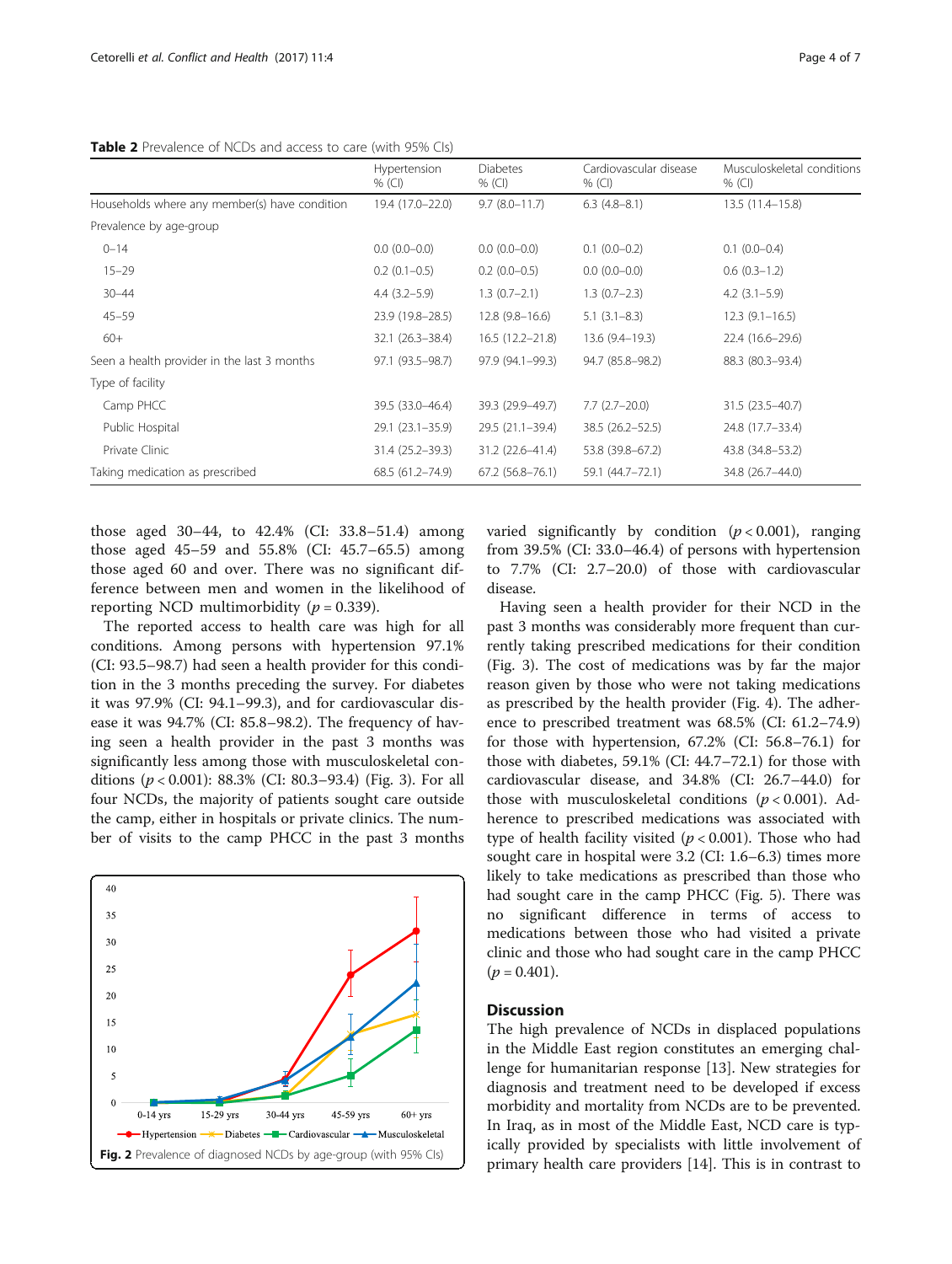<span id="page-4-0"></span>

other regions where the primary care physician provides much of the care for persons with uncomplicated NCDs. A fragmented care approach with higher service costs, can lead to reduced access by patients to health care providers and an inability to afford medications [\[15](#page-6-0)]. Building the competencies of primary care doctors to care for the common uncomplicated NCDs, establishing a referral system for medical complications, and ensuring common NCD medications are adequately stocked in PHCC pharmacies, which provide them free of charge, are steps that can be taken to improve care. Although the findings of this study are limited to the displaced Yazidis and other minorities in BRHA camps, the

problems identified are common among the millions of displaced persons in the region.

After having experienced increasing persecutions in recent years, religious minorities in Iraq –especially the Yazidis– were subjected to an unprecedented brutality by ISIS during the summer of 2014 [[4, 5\]](#page-6-0). Since then, they have remained displaced mainly in the Kurdistan Region of Iraq. A quick return home is unlikely, given the unpredictable and destructive nature of the continuing conflict. Even when territories are taken back from ISIS, the social fabric of these violence-torn communities cannot be easily reconstructed, and infrastructure is almost totally destroyed. This study provided a population-based assessment of prevalence and access

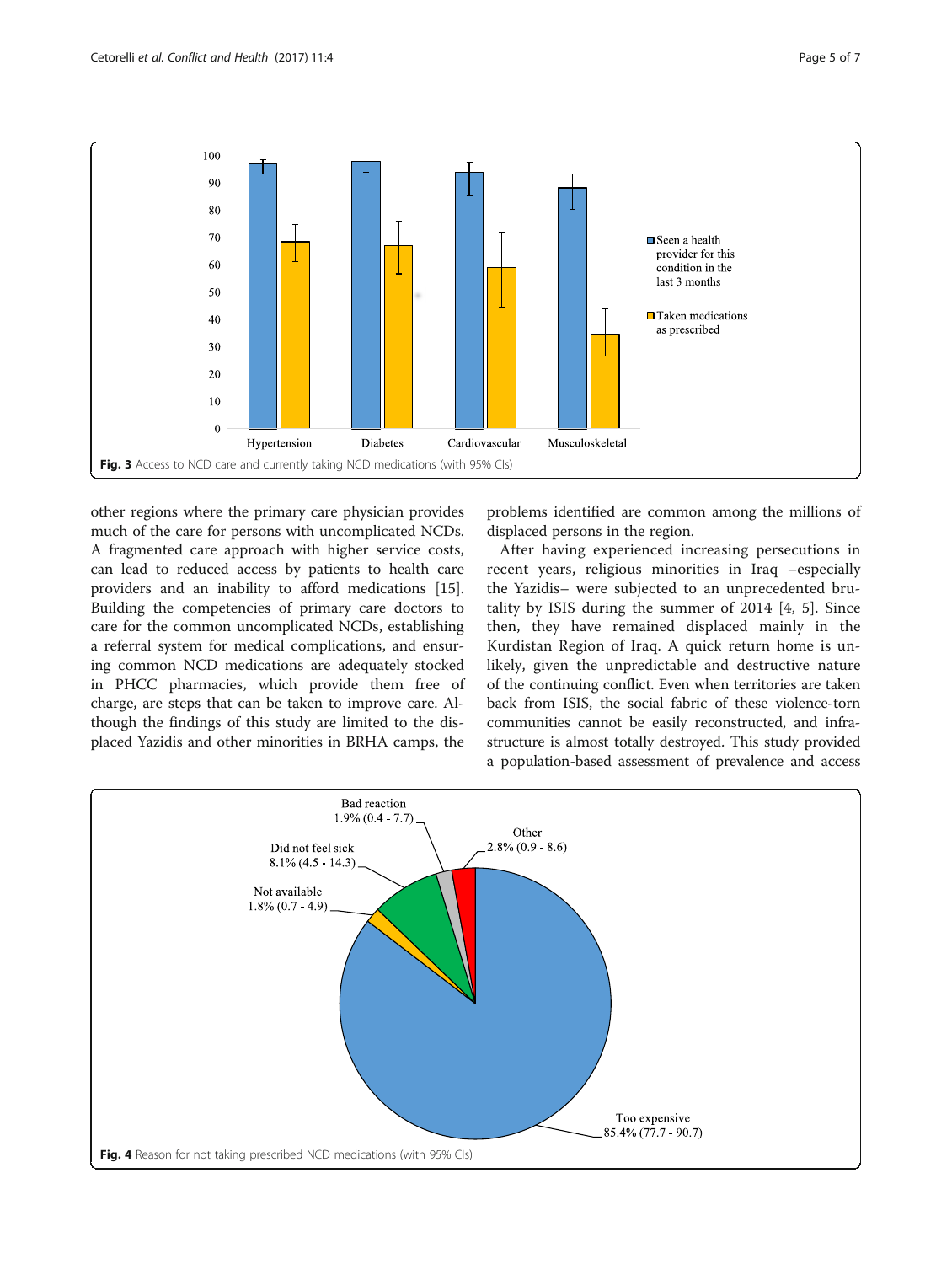<span id="page-5-0"></span>

to care and medications for NCDs among Yazidis and other groups currently residing in camps. With no end to this humanitarian crisis in sight, the study aim was to collect data that can inform longer-term planning to strengthen health care provision for those with NCDs in the Kurdistan Region.

The study showed a high burden of NCDs among Yazidis and other IDPs in BRHA camps. An estimated 19.4% (CI: 17.0–22.0) of households had at least one member who had been previously diagnosed with hypertension, 9.7% (CI: 8.0–11.7) had at least one member with diabetes, 6.3% (CI: 4.8–8.1) had at least one member with cardiovascular disease, and 13.5% (CI: 11.4– 15.8) had at least one member with musculoskeletal conditions. These estimates are similar to those found by previous studies of displaced populations in the region. Surveys among Iraqi refugees in Jordan and Syria found prevalence of 19.6% (CI: 18.3–21.0) and 19.6% (CI: 18.0– 21.3) for hypertension, 9.1% (CI: 8.2–10.1) and 7.6% (CI: 6.6–8.7) for diabetes, 6.7% (CI: 5.9–7.6) and 7.8% (CI: 6.8–9.0) for cardiovascular disease, and 18.5% (CI: 17.2– 19.9) and 16.6% (CI: 15.1–18.2) for musculoskeletal conditions [\[10\]](#page-6-0). In recent surveys among Syrian refugees in Jordan and Lebanon, the estimated prevalence was respectively 26.3% (CI: 24.0–28.8) and 20.5% (CI: 18.2– 23.0), 16.1% (CI: 14.4–18.0) and 9.9% (CI: 8.2–11.9), 12.3% (CI: 10.6–14.2) and 10.8% (CI: 9.3–12.6), 19.5% (CI: 17.3–21.9) and 21.2% (CI: 18.7–24.0) [\[16, 17\]](#page-6-0). The age patterns of NCDs are also aligned with previous studies, with older persons being disproportionately affected and much more likely to suffer from multimorbidities [[18\]](#page-6-0). It is noteworthy that this and previous studies estimated prevalence based on self-reporting of a health provider's diagnosis. This approach is likely to underestimate the true burden of NCDs in contexts where a potentially large number of cases remain

undiagnosed. Another limitation of self-reporting is the possibility of misdiagnosis. A detailed assessment of health providers' diagnosis and management of NCDs among conflict-affected populations and access to relevant medications would be an important next step in understanding the burden of NCDs on these populations.

Overall, 92.9% (CI: 88.9–95.5) of those reporting an NCD diagnosis had seen a health provider for their condition during the 3 months preceding the survey. This contrasts with the situation in central Iraq, where IDPs in informal settlements were reported to experience serious difficulties in accessing care [\[19\]](#page-6-0). The number of health facilities per population is higher in the Kurdistan Region than in other parts of Iraq [[20\]](#page-6-0), and the conflictinduced insecurity in Baghdad and Mosul has caused a migration of health providers to Kurdistan [[21](#page-6-0)]. Better security in Kurdistan has also resulted in more assistance to IDPs from humanitarian agencies than in the rest of the country [[22](#page-6-0)]. Data show that, in the majority of cases, care was sought outside camps, either in hospitals or private clinics. More qualitative research is needed on why many IDPs turn to the private sector, even when this implies a heavy financial burden on a household with limited resources, and why camp services remain underutilised. Significant differences in care-seeking by condition were identified. Only 7.7% (CI: 2.7–20.0) of those with cardiovascular disease had visited the camp PHCC, suggesting that services were perceived to be limited for this condition or that medications were not available. The lower rate of care-seeking among those with musculoskeletal conditions may be partly explained by reduced mobility making it difficult for them to travel to health facilities outside camps. Health services may have not been perceived as being helpful for these conditions.

Despite the relatively good access to health providers, 40.0% (CI: 34.4–46.0) of those with an NCD diagnosis were not taking prescribed medications, mainly blaming high costs. Those who sought care in the camp PHCC – or a private clinic– were much less likely to be taking medications as prescribed than those who sought care in hospital. It is likely that persons with more serious conditions sought care from hospital specialists, and their conditions may have been more advanced. This is a potential cause for concern as undertreatment or treatment interruptions risk development of complications. Impairment resulting can further limit function and increase dependency on other household members. As the economic situation of IDP households remains tenuous, identifying means to improve ready access to NCD medications at an affordable cost is critical.

The increasing financial crisis in the Kurdistan Region has resulted in the Ministry of Health reducing funding to BRHA camps. This is likely to affect the availability of health services. Delays and reduction in government